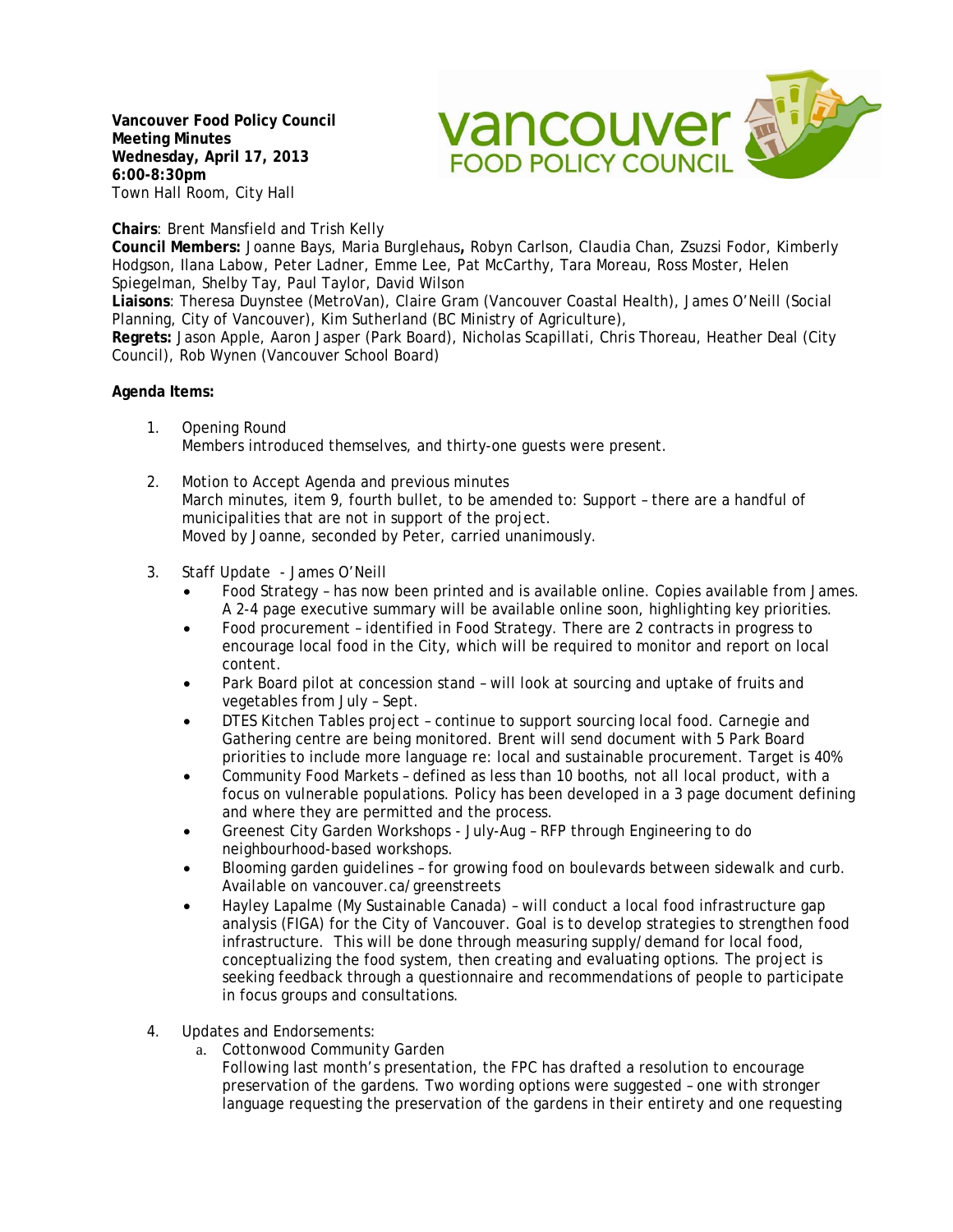the City to explore other options. After some discussion, it was decided that in this case, the FPC recommend the preservation of the garden in its entirety. However, the issue of land tenure for gardens should be revisited at the end of May, after the report from Councilor Carr's motion is complete.

MOTION – to adopt the resolution as originally drafted, asking the City to commit to preserving the gardens in their entirety. Moved by Trish and Ross, seconded by Joanne, carried unanimously.

b. Kwantlen Institute for Sustainable Horticulture

At last month's meeting the project team had asked for endorsement, for the FPC to assign a liaison, and to take a request to council to endorse and support. Peter, Kim, Chris, and Brent are willing to be on working group. It was unclear whether support referred to funding contributions. Municipalities were asked to contribute funds to the project (30k requested of CoV). Funds will also be needed to implement Vancouver's Food Strategy.

There was some discussion about whether the VFPC should formally endorse the project, including encouraging the CoV to support the project, both through endorsement as well as through funds. As there was not agreement on this issues and there wasn't time for discussion it was decided that the liaising / working group will take input into consideration and meet to draft recommendation to present to FPC.

- c. Succession Planning Tabled for next meeting.
- 5. Working Group Updates
	- FEDAP Partnering with Village Vancouver, the FPC, and the Museum of Vancouver, the 11 members host brown bag events and invite organizations to see how they can participate. The next event is in June.
	- Policy Landscapes received a grant for 10k through PICS to partner with SPEC to hire an intern that will evaluate the policy landscape surrounding food waste.
- 6. Introduction of Soup and Innovative Work at UBC

Chef Steve Golob, Place Vanier Dining Hall, UBC

Steve is involved with Think&EatGreen@School at UBC, and is on the Advisory Board for Farm to Cafeteria Canada. He works actively with all stakeholders to bring local, sustainable food to the dining hall and believes that there are no barriers.

7. Introduction of theme: Innovative Strategies to Local, Sustainable Foods into BC's Public **Institutions** 

 Joanne Bays, VFPC Member and National Manager of Farm to Cafeteria Canada The theme intends to illuminate and advance strategies to bring local food to institution.

The organization's objective is to increase the amount of local food (Including seafood and wild foods) in schools, campuses, and healthcare centres, through a national network that supports and links programs and policy. The main tasks are to conduct a national assessment, draft a strategic plan, and strengthen the network.

The survey revealed that while there is activity in each province and territory, BC, QUE, and ON are hubs of activity, and that there are 61 FPC across Canada. Institutional purchasers were targeted to quantify level of local procurement and identify benefits and barriers. The top benefit was improved taste and quality, while the top barriers identified were the cost and difficulty in sourcing. Institutions were also concerned with food safety and liability. There is momentum in changing behaviors in the schools, and positive economic impact through work on campuses. However, Canada has no student nutrition program. Schools need funding and health